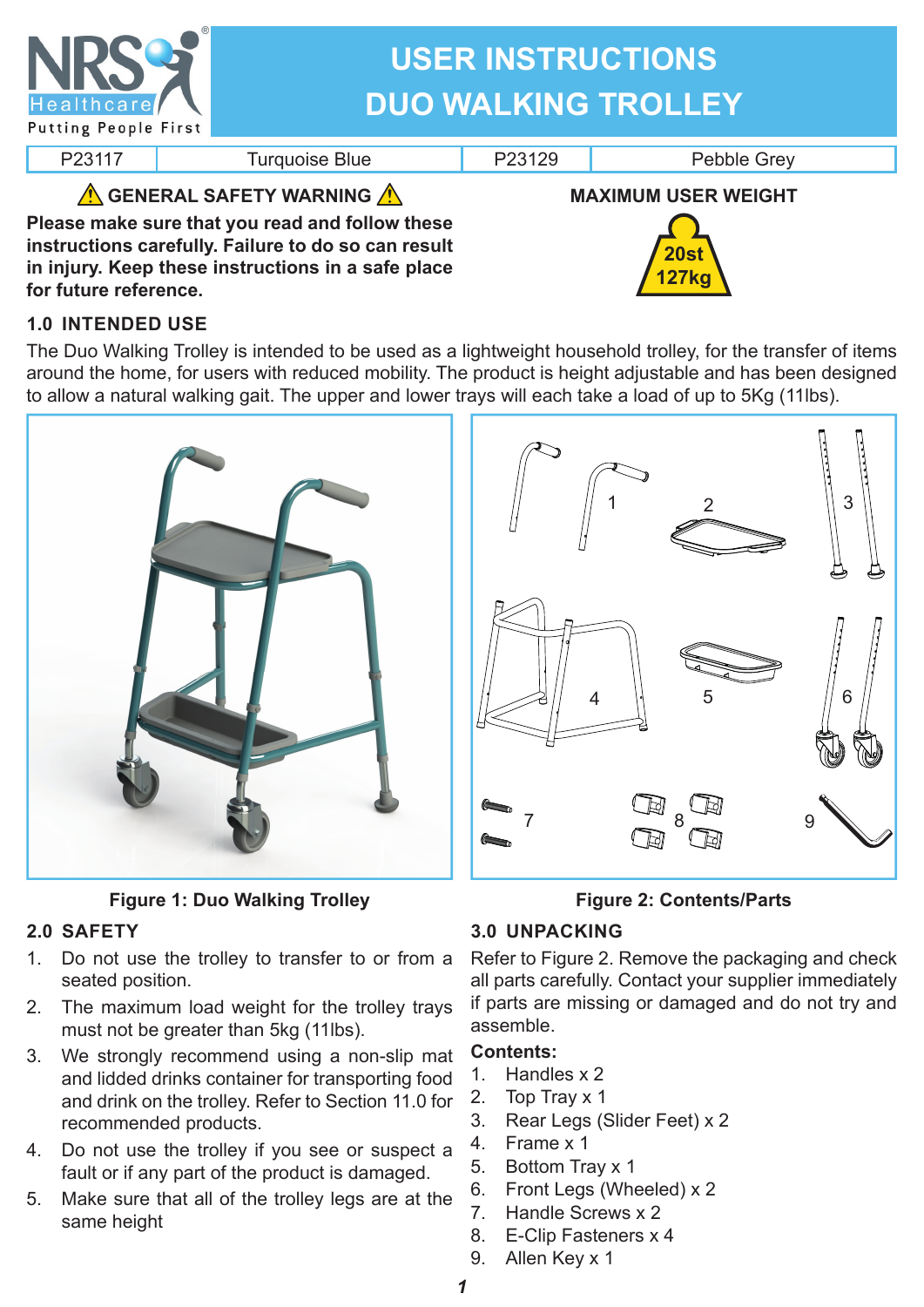# **4.1 Fitting the Front Legs (Wheeled):**



**Figure 3: Fitting the Front Legs**

1. Refer to Figure 2 and Figure 3. Insert the front legs (item 6) into the frame (item 4) and secure with 2 x E-Clips (item 8).

*Warning: The front legs must be positioned as labelled. Failure to install the legs correctly will compromise the stability of the trolley.*

## **4.2 Fitting the Rear Legs (Sliders):**



**Figure 4: Fitting the Rear Legs**

- 1. Refer to Figure 2 and Figure 4. Insert the rear legs (item 3) into the frame (item 4) and secure with 2 x E-Clips (item 8).
- 2. Use the front and rear leg height adjustment markers to make sure that all legs are adjusted to the same height.
- 3. Refer to Section 4.6 for the correct height adjustment for the user.

**4.3 Fitting the Handles:**



# **Figure 5: Fitting the Handles**

1. Refer to Figure 2 and Figure 5. Insert the handles (item 1) into the frame (item 4) and secure using the two handle screws (item 7) and the Allen key (item 9).

*Note: The handles must face the rear of the trolley.*

- 2. Align the handle hole with the hole in the frame.
- 3. Insert the handle screw (item 7) and tighten using the Allen key.
- 4. Make sure the handles are fully secure by trying to push and pull the handles apart / together.
- 5. Use the Allen key to check the handle screws are still tight and re-tighten if necessary*.*

### **4.4 Fitting the Bottom Tray:**



### **Figure 6: Fitting the Bottom Tray**

- 1. Refer to Figure 2 and Figure 6. Place the bottom tray (item 5) onto the bottom side rails of the frame (item 4), then push the tray forward until it clips into position
- 2. Check the tray is fully secure before use.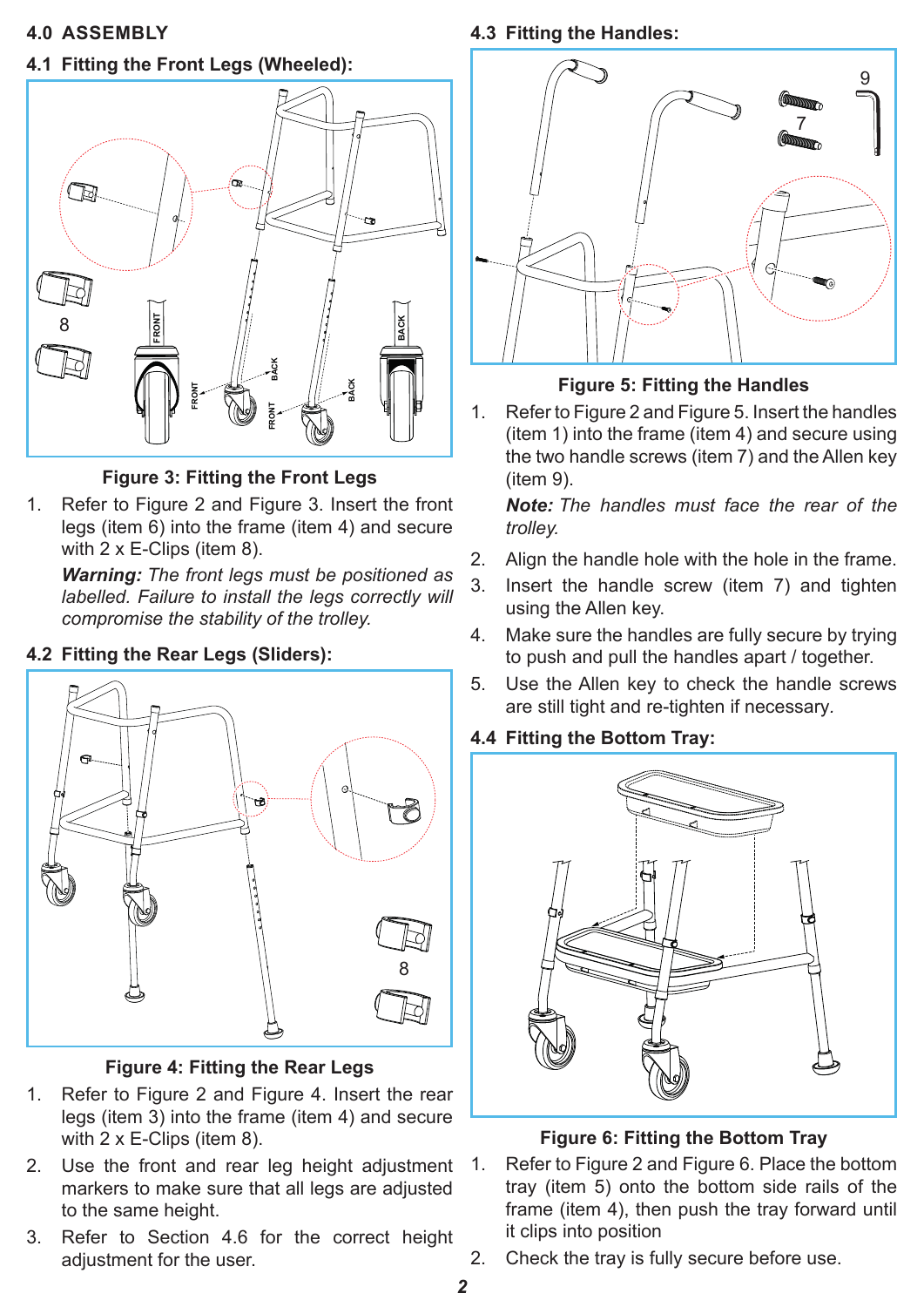#### **4.5 Fitting the Top Tray:**



**Figure 7: Fitting the Top Tray**

- 1. Refer to Figure 2 and Figure 7. Place the top tray (item 2) onto the top side rails of the frame (item 4), then push down on the tray until it clips into position.
- 2. Make sure that the tray is fully secure before use.

### **4.6 Height Adjustment:**



#### **Figure 8: Height Adjustment 4.6.1 Check Trolley Height:**

When the trolley is correctly adjusted, the handles will line up with the users wrists.

1. Refer to Figure 8. To check the height, the user should stand behind the trolley with their arms relaxed by their side.

*Note: Make sure that the user is wearing their normal indoor footwear before checking the height.*

#### **4.6.2 Adjust Trolley Height**

If the trolley handles do not line up with the users wrists, the legs must be adjusted as necessary.

- 1. To adjust the trolley height, remove the E-Clips, securing the legs.
- 2. Adjust each leg to the applicable height and replace the e-clips.
- 3. Use the front and rear leg height adjustment markers to make sure that all legs are adjusted to the same height.
- 4. Refer to Section 4.1. Make sure that the front legs have been re-installed in the correct orientation.

# **5.0 USING THE DUO WALKING TROLLEY**

The Duo Walking Trolley has been designed to slide forward when under minimal load.



**Figure 9: Using the Trolley**

- 1. Refer to Figure 9. Use as a normal household trolley pushing the trolley in front of you (Action A).
- 2. To stop the trolley the user should push down the trolley handles (Action B).
- 3. The trolley can be used as a meal table. When seated, pull the trolley towards you using the lower part of the trolley frame. Do not pull the trolley towards you using the handles, this can cause the trolley to tip.
- 4. To stop items from slipping during use, it is recommended that you use a non-slip mat on the top tray (refer to Section 11.0 for details).

#### **6.0 CLEANING**

- 1. Remove the trays for cleaning.
- 2. Wipe clean the trays and frame using a soft, non-abrasive cloth with a mild detergent or disinfectant.
- Make sure wheels and sliders are free from accumulated debris.